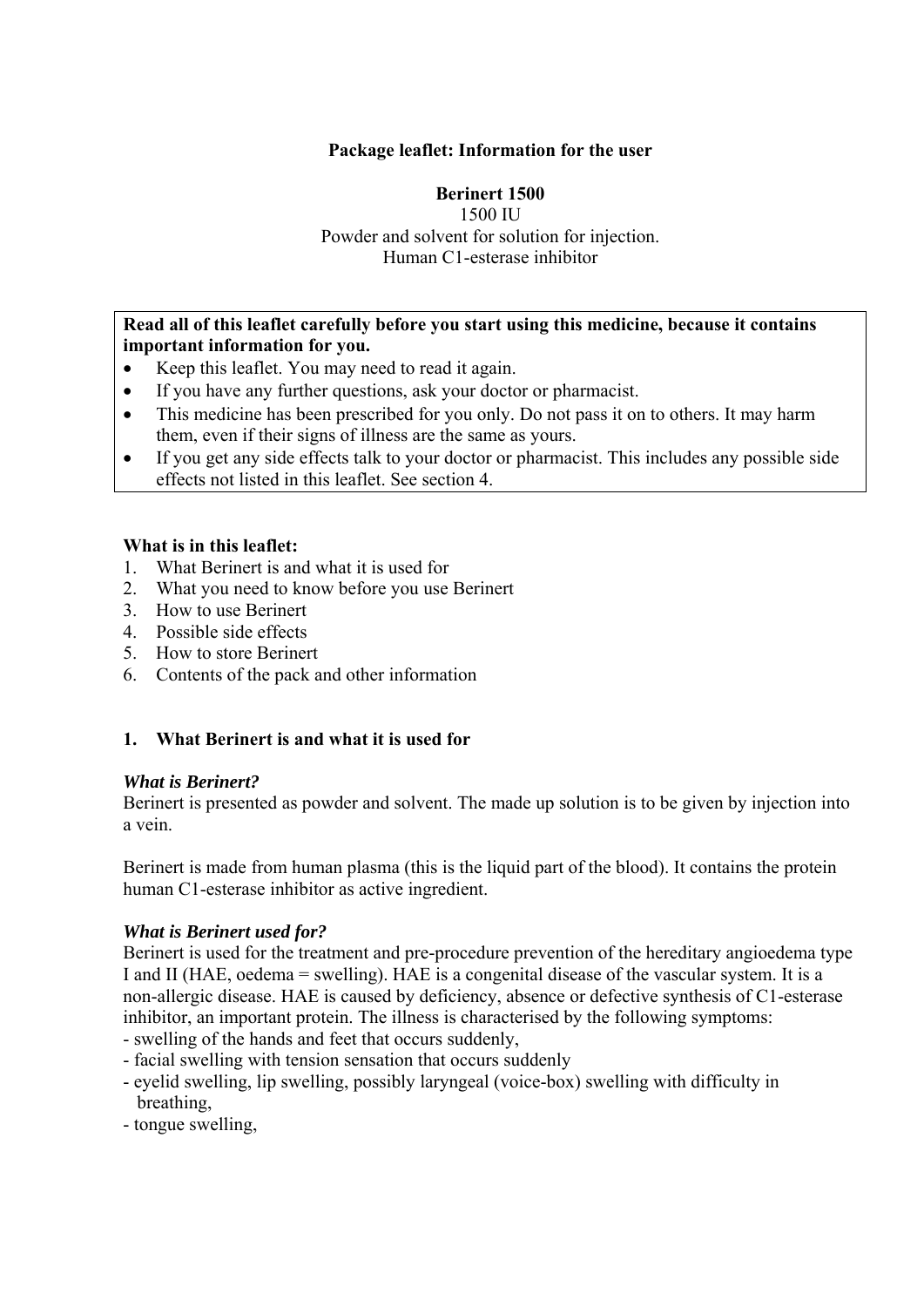- colic pain in abdominal region

Generally, all parts of the body can be affected.

# **2. What you need to know before you use Berinert**

The following sections contain information that your doctor should consider before you are given Berinert.

## **Do not use Berinert:**

 if you are allergic to the protein C1-esterase inhibitor or any of the other ingredients of this medicine listed in section *6.*  **Please inform your doctor or pharmacist if you are allergic to any medicine or food.**

## **Warnings and precautions:**

- if you have experienced allergic reactions on Berinert in the past. You should take antihistamines and corticosteroids prophylactically if advised by your doctor.
- when allergic or anaphylactic-type reactions occur (a serious allergic reaction that causes severe difficulty in breathing or dizziness). **The administration of Berinert should then be stopped immediately (e.g. discontinue injection).**
- if you suffer from laryngeal swelling (laryngeal oedema). You should be carefully monitored with emergency treatment in stand-by.
- during unlicensed use beyond the approved indications and posology (e.g. Capillary Leak Syndrome, CLS). See section *4. "Possible side effects"*.

Your doctor will consider carefully the benefit of treatment with Berinert compared with the risk of these complications.

# *Virus safety*

When medicines are made from human blood or plasma, certain measures are put in place to prevent infections being passed on to patients. These include:

- careful selection of blood and plasma donors to make sure those at risk of carrying infections are excluded, and
- the testing of each donation and pools of plasma for signs of virus/infections.

Manufacturers of these products also include steps in the processing of the blood or plasma that can inactivate or remove viruses. Despite these measures, when medicines prepared from human blood or plasma are administered, the possibility of passing on infection cannot be totally excluded. This also applies to any unknown or emerging viruses or other types of infections.

The measures taken are considered effective for enveloped viruses such as human immunodeficiency virus (HIV, the AIDS virus), hepatitis B virus, hepatitis C virus (inflammation of the liver) and for the non-enveloped viruses hepatitis A (inflammation of the liver) and parvovirus B19.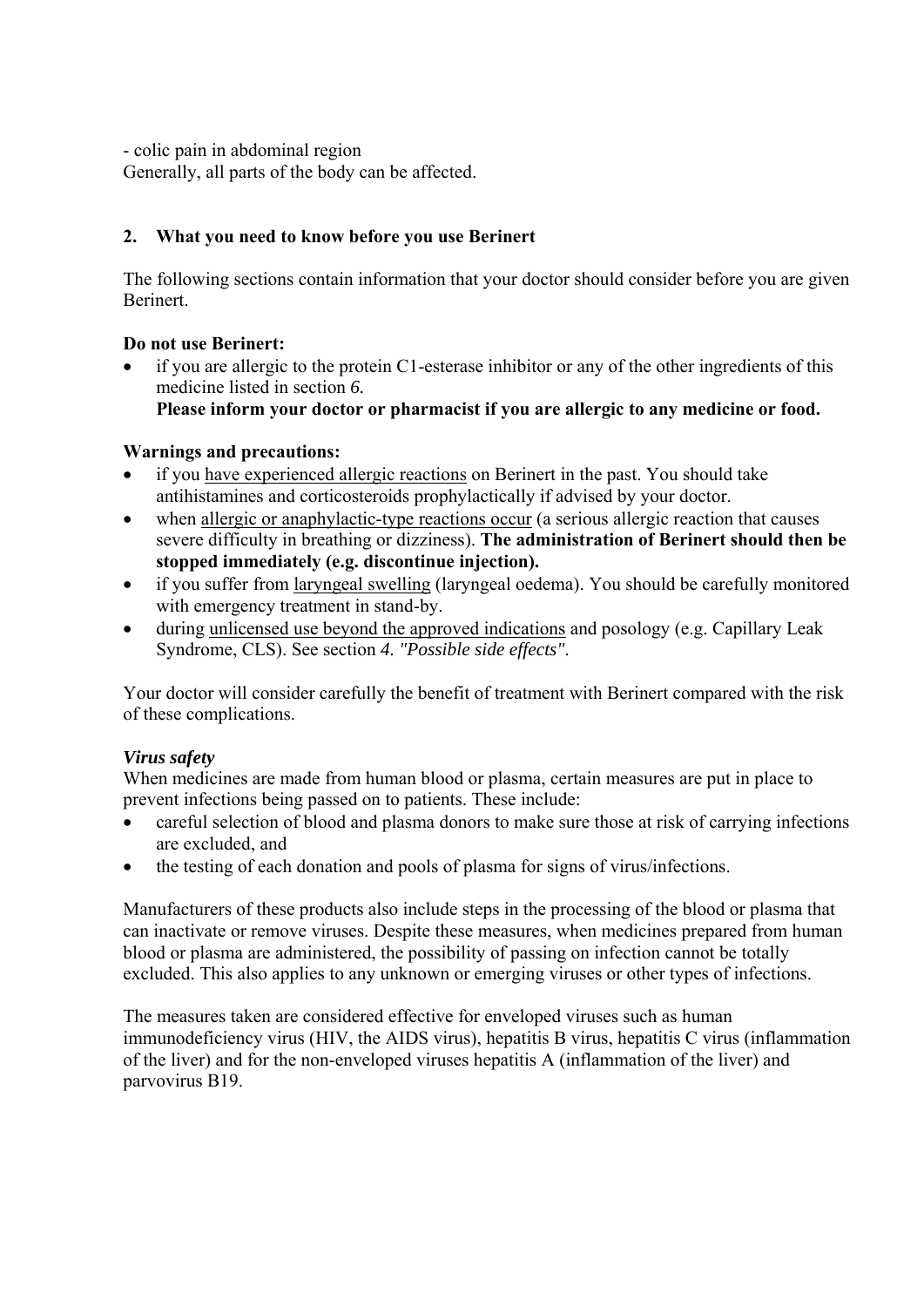Your doctor may recommend that you consider vaccination against hepatitis A and B if you regularly/repeatedly receive human plasma-derived products.

It is strongly recommended that every time that Berinert is given, the date of administration, the batch number and the injected volume should be recorded.

## **Other medicines and Berinert**

- Please tell your doctor or pharmacist if you are taking or have recently taken any medicines, including medicines obtained without a prescription.
- Berinert should not be mixed with other medicinal products and diluents in the syringe.

## **Pregnancy and breast-feeding**

- If you are pregnant or breast-feeding, think you may be pregnant or are planning to have a baby, ask your doctor or pharmacist for advice before taking this medicine.
- During pregnancy and breast-feeding Berinert should be given only if it is clearly needed.

## **Driving and using machines**

No studies on the effects on the ability to drive and use machines have been performed.

#### **Important information about some of the ingredients of Berinert**

Berinert contains less than  $1 \text{ mmol}$  sodium  $(23 \text{ mg})$  per vial, that is to say essentially  $\text{m}$ , sodiumfree".

#### **3. How to use Berinert**

Treatment should be started and supervised by a doctor who is experienced in the treatment of C1 esterase inhibitor deficiency.

#### **Dosage**

**Adults**  Treatment of acute angioedema attacks: 20 IU per kilogram body weight (20 IU/kg b.w.).

Pre-procedure prevention of angioedema attacks: 1000 IU less than 6 hours prior to a medical, dental, or surgical procedure.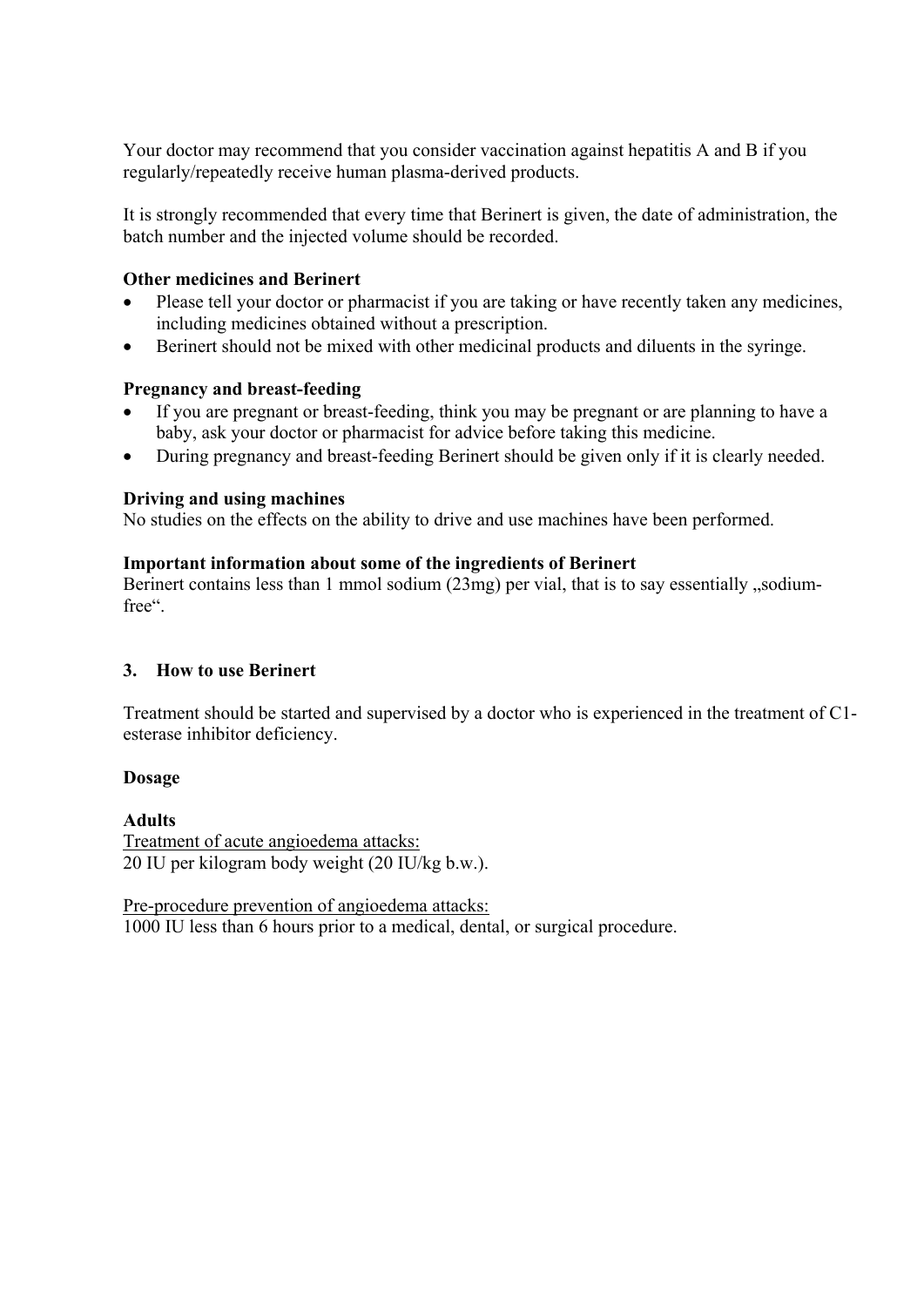#### **Paediatric population**

Treatment of acute angioedema attacks: 20 IU per kilogram body weight (20 IU/kg b.w.).

#### Pre-procedure prevention of angioedema attacks:

15 to 30 IU per kilogram body weight (15-30 IU/kg b.w.) less than 6 hours prior to a medical, dental or surgical procedure. Dose should be selected taking into account clinical circumstances (e.g. type of procedure and disease severity).

## *Overdose*

No case of overdose has been reported.

## **Reconstitution and method of administration**

Berinert is usually injected into a vein (intravenously) by your doctor or nurse. You or your carer might also administer Berinert as an injection, but only after receiving adequate training. If your doctor decides that you may be suitable for such home-treatment, he/she will give you detailed instructions. You will be required to keep a diary in order to document each treatment received at home and to bring it to each of your visits to the doctor. Regular review of your/your carer's injection technique will be performed to ensure continued appropriate handling.

## *General instructions*

- The powder must be dissolved and withdrawn from the vial under aseptic conditions. Use the syringe provided with the product.
- The made up solution should be colourless and clear to slightly opalescent. After filtering or withdrawal (see below) the solution should be checked by eye for small particles and discoloration, before it is administered.
- Do not use the solution if it is visibly cloudy or if it contains flakes or particles.
- Any unused product or waste material should be disposed of in accordance with local requirements and as instructed by your doctor.

## *Reconstitution*

Without opening either vial, warm the Berinert powder and the solvent to room temperature. This can be done either by leaving the vials at room temperature for about an hour, or by holding them in your hands for a few minutes. DO NOT expose the vials to direct heat. The vials must not be heated above body temperature (37°C).

Carefully remove the protective caps from the solvent vial and the product vial. Clean the exposed rubber stoppers of both vials with one alcohol swab each and allow them to dry. The solvent can now be transferred to the powder with the administration set (Mix2Vial) attached. Please follow the instructions given below.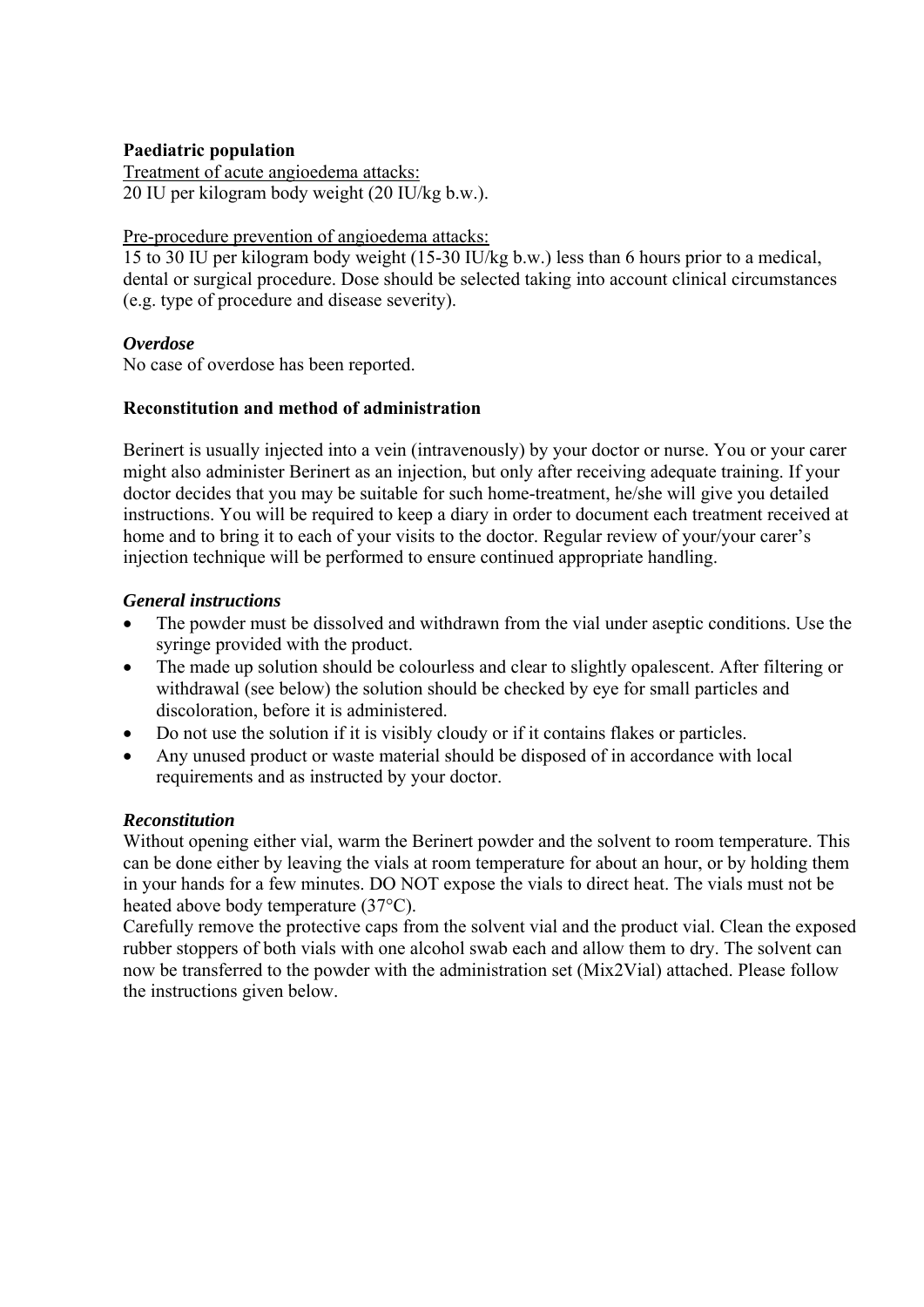|                | 1. Open the Mix2Vial package by peeling off<br>the lid. Do <b>not</b> remove the Mix2Vial from the<br>blister package!                                                                                                                                                                    |
|----------------|-------------------------------------------------------------------------------------------------------------------------------------------------------------------------------------------------------------------------------------------------------------------------------------------|
| $\overline{2}$ | 2. Place the solvent vial on an even, clean<br>surface and hold the vial tight. Take the<br>Mix2Vial together with the blister package<br>and push the spike of the blue adapter end<br>straight down through the solvent vial<br>stopper.                                                |
| 3              | 3. Carefully remove the blister package from<br>the Mix2Vial set by holding at the rim, and<br>pulling vertically upwards. Make sure that<br>you only pull away the blister package and<br>not the Mix2Vial set.                                                                          |
| 4              | 4. Place the product vial on an even and firm<br>surface. Invert the solvent vial with the<br>Mix2Vial set attached and push the spike of<br>the transparent adapter end straight down<br>through the product vial stopper. The solvent<br>will automatically flow into the product vial. |
|                | 5. With one hand grasp the product-side of<br>the Mix2Vial set and with the other hand<br>grasp the solvent-side and unscrew the set<br>carefully into two pieces.<br>Discard the solvent vial with the blue<br>Mix2Vial adapter attached.                                                |
| 6              | 6. Gently swirl the product vial with the<br>transparent adapter attached until the<br>substance is fully dissolved. Do not shake.                                                                                                                                                        |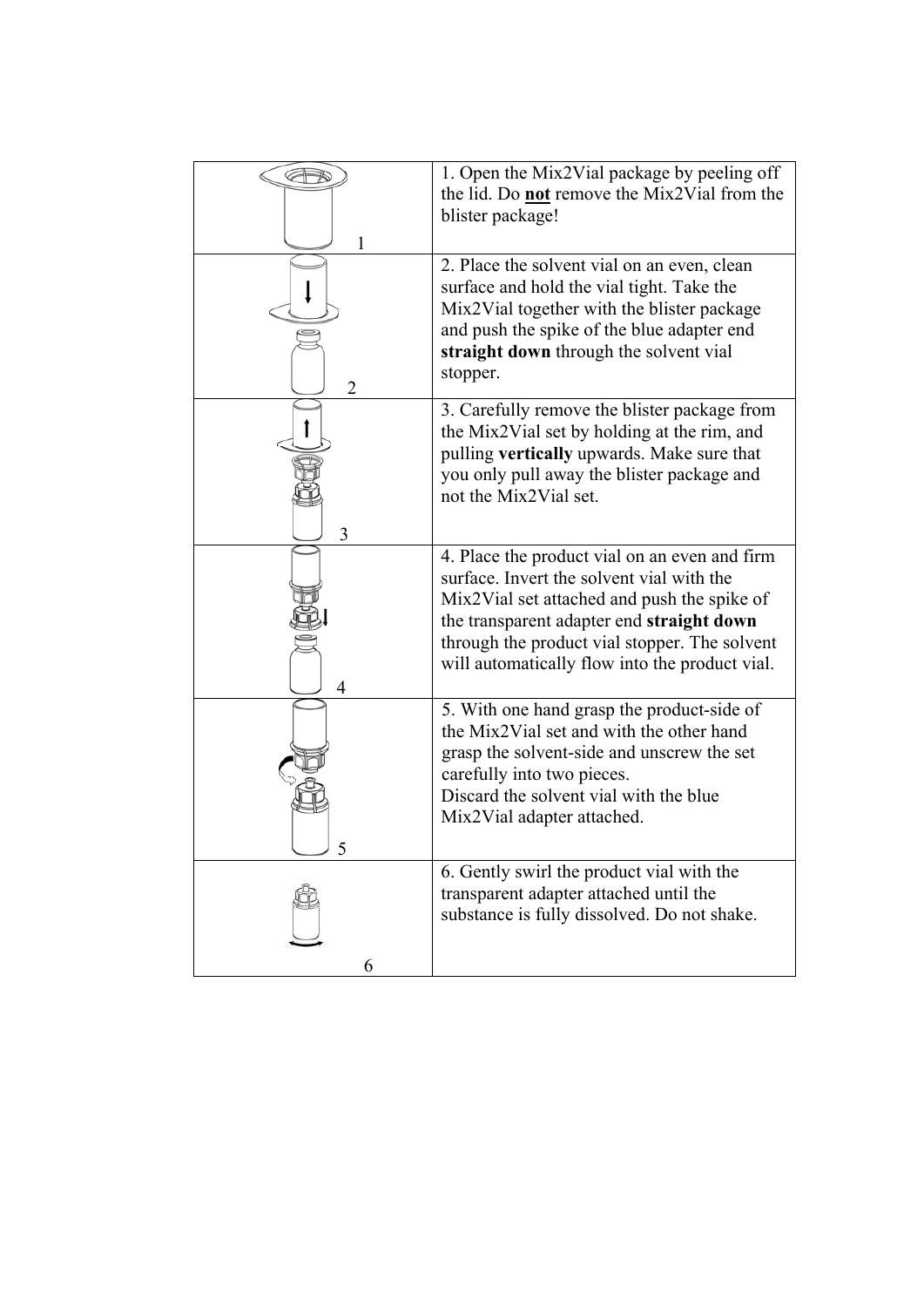

*Withdrawal and application* 

| 8. While keeping the syringe plunger pressed,<br>invert the system upside down and draw the<br>solution into the syringe by pulling the<br>plunger back slowly.                                                                     |
|-------------------------------------------------------------------------------------------------------------------------------------------------------------------------------------------------------------------------------------|
| 9. Now that the solution has been transferred<br>into the syringe, firmly hold on to the barrel<br>of the syringe (keeping the syringe plunger<br>facing down) and disconnect the transparent<br>Mix2Vial adapter from the syringe. |

## *Administration*

The solution is to be administered by slow intravenous (i.v.) injection.

# **4. Possible side effects**

Like all medicines, this medicine can cause side effects, although not everybody gets them.

## **Please contact your doctor immediately**

- **if any of the side effects occur, or**
- **if you notice any side effects not listed in this leaflet.**

Undesired reactions with Berinert are rare.

The following side effects have been observed rarely (may affect up to 1 in 1,000 people):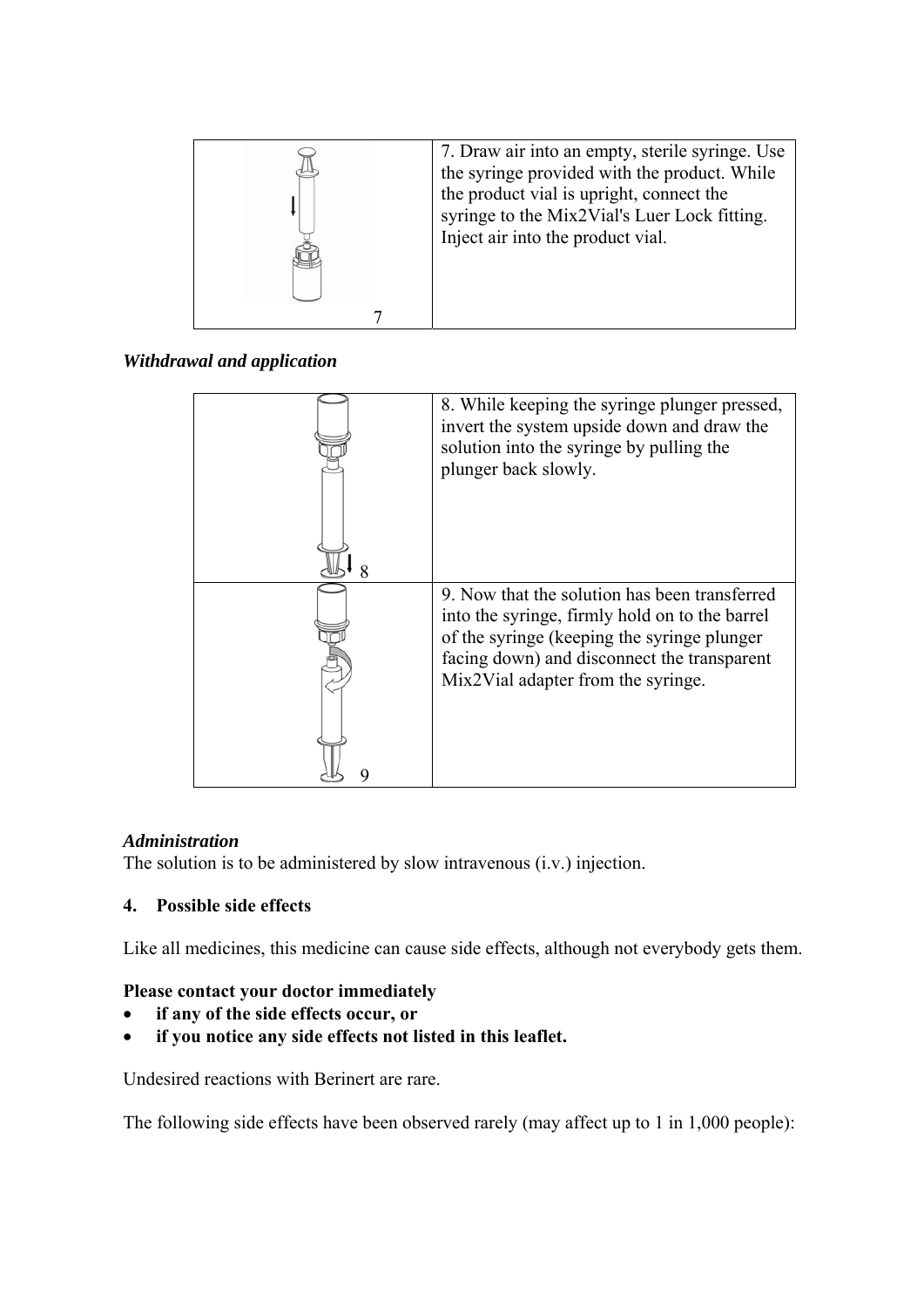- There is a risk of increased formation of blood clots in treatment attempts for prophylaxis or therapy of Capillary Leak Syndrome (outflow of fluid from the small blood vessels into the tissue) e. g. during or after cardiac surgery under extracorporal circulation. See section *2. "Warning and precautions"*.
- Increase in body temperature as well as burning and stinging where the injection was given.
- Hypersensitive or allergic reactions (such as irregular heart beat, faster heart beat, fall in blood pressure, reddening of the skin, rash, difficulty in breathing, headache, dizziness, sickness).

In very rare cases (may affect up to 1 in 10,000 people) hypersensitive reactions might progress as far as shock.

## **Reporting of side effects**

If you get any side effects, talk to your doctor or pharmacist. This includes any possible side effects not listed in this leaflet. You can also report side effects directly (see details below). By reporting side effects you can help provide more information of the safety of this medicine.

## **Ireland:**

HPRA Pharmacovigilance Earlsfort Terrace IRL - Dublin 2 Tel: +353 1 6764971 Fax: +353 1 6762517 Website: www.hpra.ie e-mail: medsafety@hpra.ie

## **Malta:**

ADR Reporting Website: www.medicinesauthority.gov.mt/adrportal

## **5. How to store Berinert**

## **Keep this medicine out of the sight and reach of children.**

- Do not use Berinert after the expiry date, which is stated on the label and carton.
- Do not store above 30°C.
- Do not freeze.
- Keep the vial in the outer carton, in order to protect from light.
- Berinert does not contain a preservative so the made-up solution should preferably be used immediately.
- If the made-up solution is not administered immediately it must be used within 8 hours and should only be stored in the **vial**.

## **6. Contents of the pack and other information**

#### **What Berinert contains**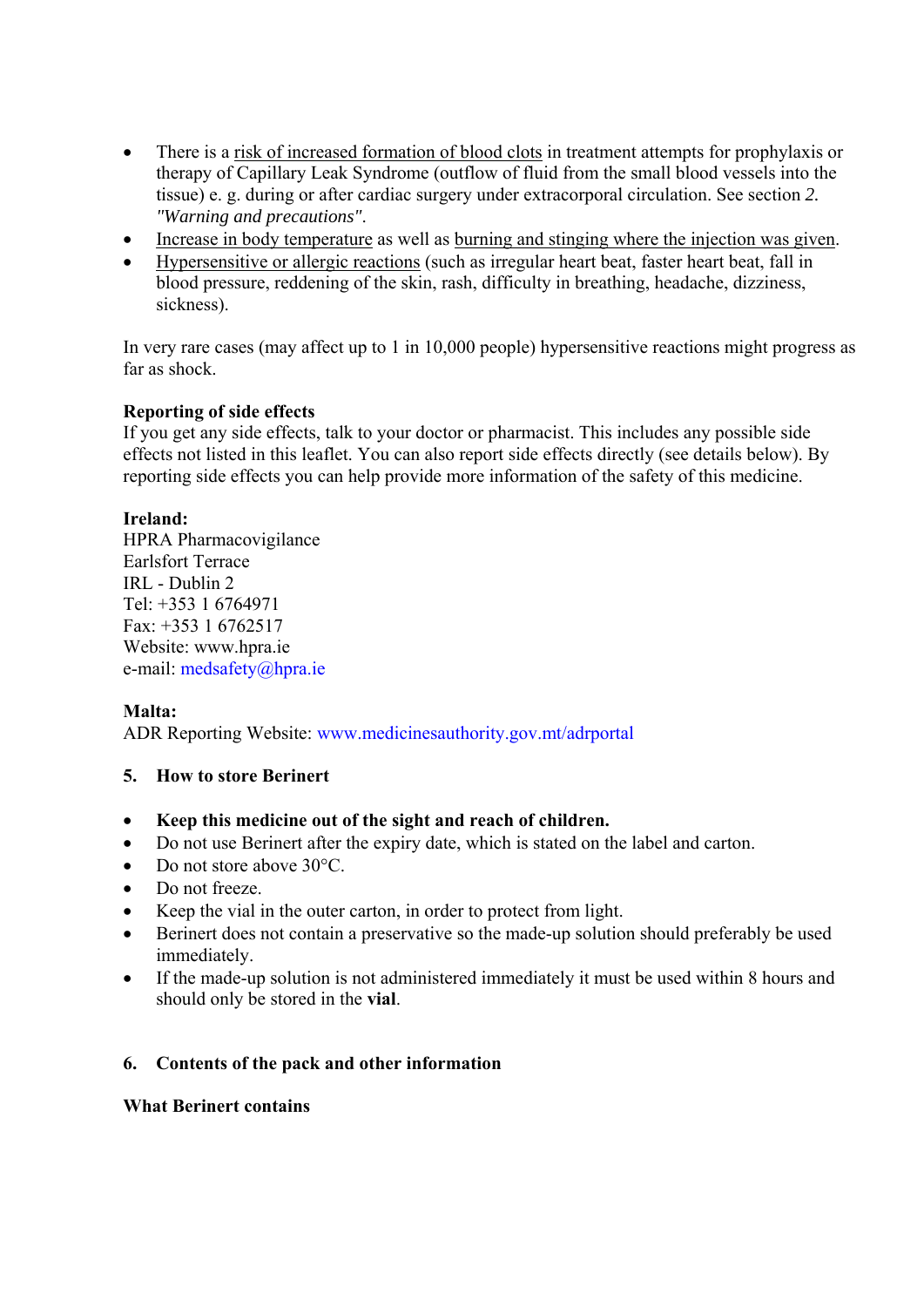#### *The active substance is:*

Human C1-esterase inhibitor (1500 IU/vial; after reconstitution with 3 ml of water for injcetions 500 IU/ml)

See section *"The following information is intended for healthcare professionals only"* for further information.

## *The other ingredients are:*

Glycine, sodium chloride, sodium citrate See last paragraph of section 2. **"***Important information about some of the ingredients of Berinert*". *Solvent:* Water for injections

## **What Berinert looks like and contents of the pack**

Berinert is presented as a white powder and is supplied with water for injections as solvent. The made-up solution should be colourless and clear to slightly opalescent.

#### *Presentation*

Box with 1500 IU contains: 1 vial with powder (1500 IU) 1 vial with 3 ml water for injections 1 filter transfer device 20/20 Administration set (inner box): 1 disposable 5 ml syringe 1 venipuncture set 2 alcohol swabs 1 plaster

## **Marketing Authorisation Holder and Manufacturer**

CSL Behring GmbH Emil-von-Behring-Strasse 76 35041 Marburg Germany

#### **This medicinal product is authorised in the Member States of the EEA under the following names:**   $\frac{1500 \text{ F}}{2}$  Pulver under under under under under under under under under under under under under under under under under under under under under under under under under under under under under under under under unde

| Berinert 1500 IE Pulver und              |                                               |
|------------------------------------------|-----------------------------------------------|
| Lösungsmittel zur Herstellung einer      |                                               |
| Injektionslösung                         | Austria                                       |
| Berinert 1500                            | Belgium, Cyprus, Germany, Greece, Luxembourg, |
|                                          | Poland                                        |
| Berinert 1500, 500 IU Powder and solvent |                                               |
| for solution for injection               | Bulgaria                                      |
| Berinert 1500 IU                         | Czech Republic, Slovakia                      |
| Berinert                                 | Denmark, Italy, Portugal                      |